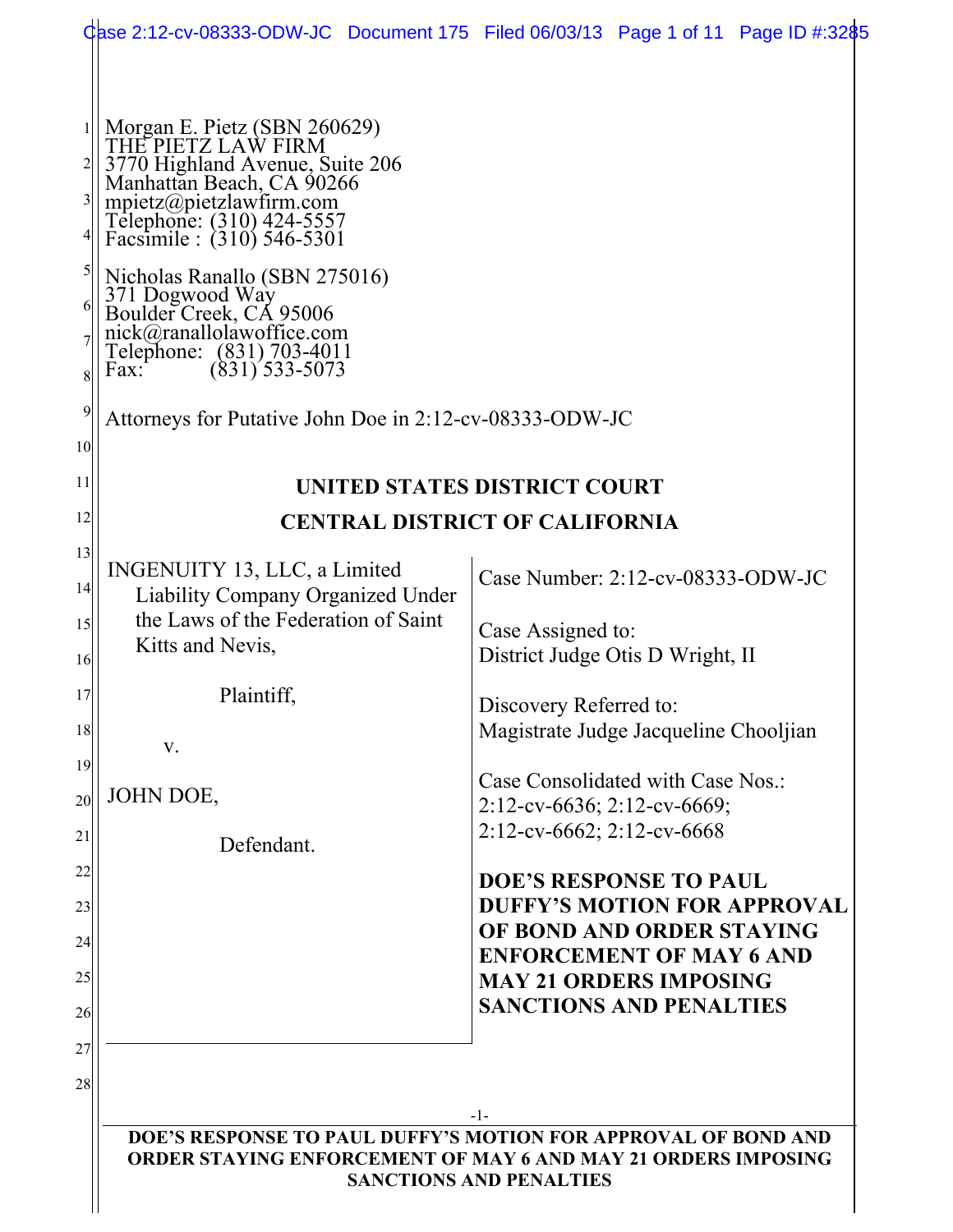# **I. INTRODUCTION AND SUMMARY**

The putative John Doe in 12-cv-8333 and his counsel ("Doe") hereby responds to Paul Duffy's Motion for Approval of Bond and Order Staying Enforcement of May 6 and May 21 Orders Imposing Sanctions and Penalties ("Bond Motion") manually-filed May 23, 2013 (ECF No. 170).

The Bond Motion and the bond itself are deficient in several key respects, accordingly Doe must oppose the instant motion and request that the instant bond amount be increased, and that the bond be modified to contain certain conditions.

First, no good faith effort has been made to meet and confer about the details of a supersedeas bond. *See* Exhibit 1.

Second, the bond is not in a sufficient amount to furnish full security. As previously explained to Prenda in unanswered meet and confer attempts, the amount of the appeal bond here should secure: (i) the underlying award, per Fed. R. Civ. Proc. 62(d) (*see also* Fed. R. App. Proc. 8); (ii) interest for the anticipated duration of the appeal;<sup>1</sup> (iii) damages for delay;<sup>2</sup> (iv) costs on appeal per Fed. R. App. Proc.  $7<sup>3</sup>$  (v) which includes attorneys' fees on appeal where, as here, the underlying statute provides for award of attorneys fees "as part of the costs."<sup>4</sup> As detailed in the

#### **DOE'S RESPONSE TO PAUL DUFFY'S MOTION FOR APPROVAL OF BOND AND ORDER STAYING ENFORCEMENT OF MAY 6 AND MAY 21 ORDERS IMPOSING SANCTIONS AND PENALTIES**

1

2

 <sup>1</sup> *Fed. Prescription Service, Inc. v. American Phar'm. Asso'c*., 636 F.2d 755, 758 (D.C. Cir. 1980) (affirming district Court stay that mandated that interest would continue to run from date of judgment).

<sup>&</sup>lt;sup>2</sup> Rand-Whitney Containerboard Ltd. P'ship v. Town of Montville, 245 F.R.D. 65, 68 (D. Conn. 2007) (noting that current Appellate Rules do not contain guidance on amount of supersedeas bond and looking to former Rule 73(d) which provided that "appellant would be liable under a

supersedeas bond for the satisfaction of the judgment in full together with costs, interests, and *damages for delay*") (emphasis added).

<sup>3</sup> *See* 20-308 Moore's Federal Practice - Civil § 308.31 ("if an appellant seeks a stay of enforcement of the final judgment pending disposition of the appeal under Appellate Rule 8, the court will fix one bond for both costs [per Appellate Rule 7] and supersedeas").

<sup>4</sup> 17 U.S.C. § 505; *see also Azizian v. Federated Dep't Stores, Inc.*, 499 F.3d 950, 958 (9th Cir.

<sup>2007) (&</sup>quot;We agree with the Second, Sixth, and Eleventh Circuits and hold that the term "costs on appeal" in Rule 7 includes all expenses defined as "costs" by an applicable fee-shifting statute,

infringement case, the amount of the appeal bond may be set to cover the appellee's attorney's fees including attorney's fees"); 20-307 Moore's Federal Practice - Civil § 307.21 ("in a copyright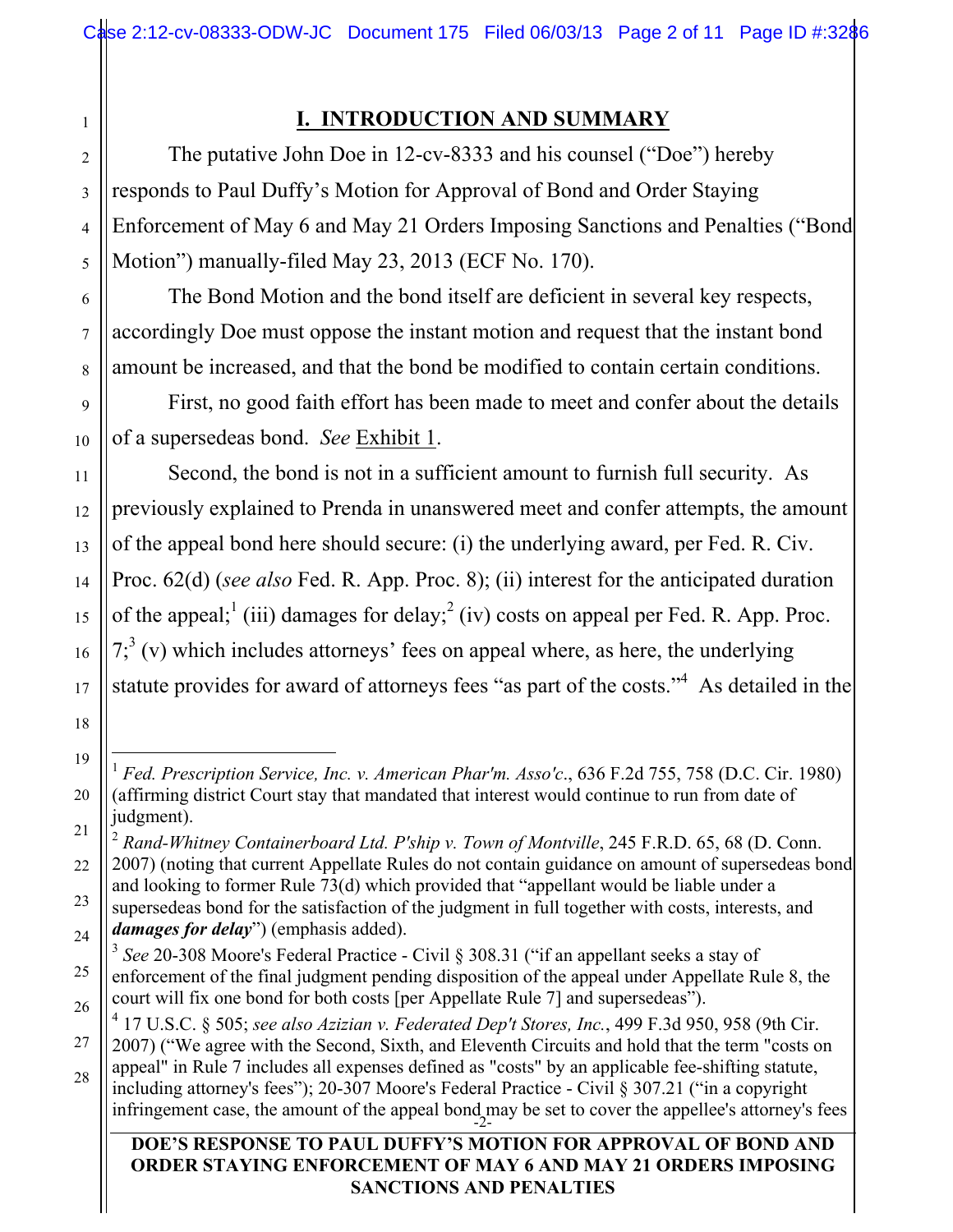1 meet and confer correspondence which Prenda has essentially ignored, undersigned counsel believes full security in this case would be \$237,583.60. Calculation of that amount is explained in detail in **Exhibit 1.**<sup>5</sup>

Third, the bond is due and payable to "John Doe" which is unclear and might lead to a check that can never be cashed. It should be made due and payable to The Pietz Law Firm.

Fourth, either all seven parties (or, perhaps, everyone other than Mr. Gibbs) should post separate bonds to cover their own joint and several liability, or else a condition should be placed on the bond such that it can be executed upon following an affirmation or dismissal of the monetary portion of *any* appeals for *any* of the parties it covers.

Fifth, although the bond purports to secure the payment due and payable by six different parties (i.e., all parties other than Gibbs), none of those parties have executed the instrument. *See Beatrice Foods Co. v. New England Printing & Lithographing Co.*, 930 F.2d 1572, 1574 (Fed. Cir. 1991) (bonds should be interpreted like contracts) *cf. EEOC v. Clear Lake Dodge*, 60 F.3d 1146, 1155 (5th Cir. Tex. 1995) (affirming district court's award of sanctions against attorney who first filed supersedeas bond that was incomplete and insufficient and then filed second bond which "failed to give adequate assurance the bond would be effective" in that it was not executed by a surety with clear authority).

Sixth, in view of the confusion occasioned by *Celotex Corp. v. Edwards*, 514 U.S. 300 (1995), and the high likelihood that some or all of the Prenda parties will seek bankruptcy protection before their various appeals are concluded, an express condition on the bond is requested protecting against such maneuvering.

as well as other standard cost items on appeal") *citing Adsani v. Miller*, 139 F.3d 67, 71-79 (2d Cir. 1998).<br><sup>5</sup> Exhibit 1 specifies a total bond amount of \$207,583.60. The \$30,000 increase is on account of

-3 the fact that two new, separate appeals have been filed (for Prenda Law, Inc. and AF Holdings, LLC) since the initial meet and confer email was sent, at \$15,000 each, in appellate costs.

#### **DOE'S RESPONSE TO PAUL DUFFY'S MOTION FOR APPROVAL OF BOND AND ORDER STAYING ENFORCEMENT OF MAY 6 AND MAY 21 ORDERS IMPOSING SANCTIONS AND PENALTIES**

 $\overline{a}$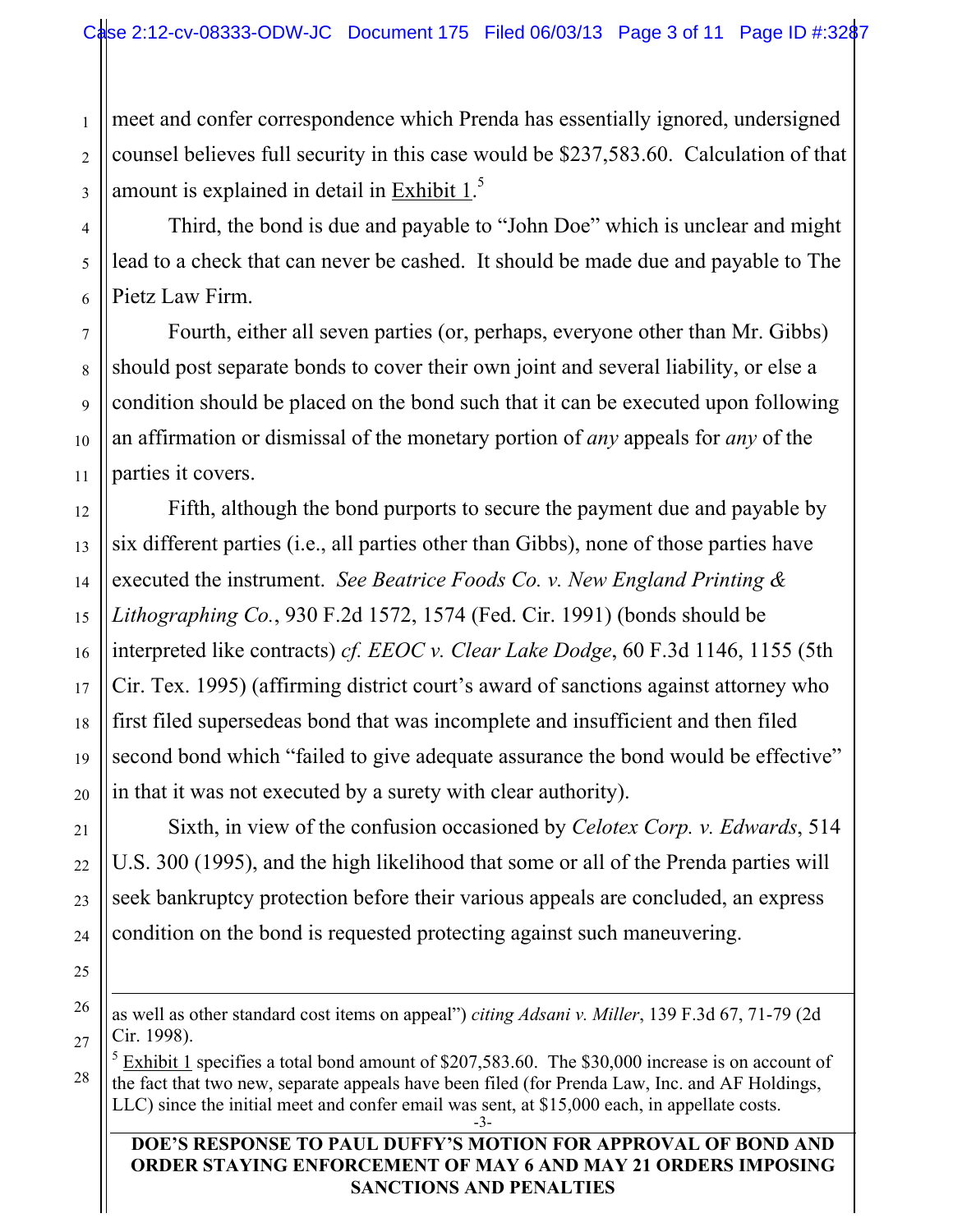Specifically, as a condition of this Court accepting the bond, it is requested that all of the Prenda parties, as well as the surety, be estopped from arguing in any Court other than this one that execution on the bond should be stayed, avoided or otherwise forestalled, in connection with bankruptcy proceedings. *See Celotex Corp. v. Edwards*, 514 U.S. 300, 332 (1995) (Stevens, J. dissenting) ("whenever possible, such questions [i.e., regarding whether execution on a supersedeas bond can be enjoined in bankruptcy proceedings] should be resolved before the court accepts the bond as security for collection of the judgment being appealed"). The only valid reason to prohibit executing on the instant bond (as amended and increased) should be if all of the Prenda parties prevail on the monetary portion of all of their appeals.

#### **II. BACKGROUND**

On May 6, 2013, this Court ordered the Prenda Law, Inc. and it associated clients and attorneys to pay a sanctions award of \$81,319.72 within fourteen days, with liability jointly and severally payable. ECF No. 130 (the "**Sanctions Order**"). The fourteen days expired May 21, 2013. On Thursday May 16, 2013, Paul Hansmeier filed an emergency motion to the Ninth Circuit for a stay pending appeal. Undersigned counsel filed an response thereto on an expedited timeframe (which was requested by the Court of Appeals, which deemed the motion and emergency motion) on Friday May 17, 2013. In the response to the emergency appellate motion, undersigned counsel noted that no attempt had been made to meet and confer; had Mr. Hansmeier bothered to inquire, he would have been told that a stay of the monetary portion of the award was agreeable, subject to posting of a full supersedeas bond on appropriate terms and conditions. However, undersigned counsel did note an intention to oppose any stay of the non-monetary aspects of the Court's order. Exhibit 2. The emergency motion for stay pending appeal was denied by the Court of Appeals on Monday May 20, 2013 (*see* ECF No. 150). Later that day, Prenda Law, Inc., through special counsel, filed a notice of appeal (ECF

**DOE'S RESPONSE TO PAUL DUFFY'S MOTION FOR APPROVAL OF BOND AND ORDER STAYING ENFORCEMENT OF MAY 6 AND MAY 21 ORDERS IMPOSING SANCTIONS AND PENALTIES**

-4-

1

2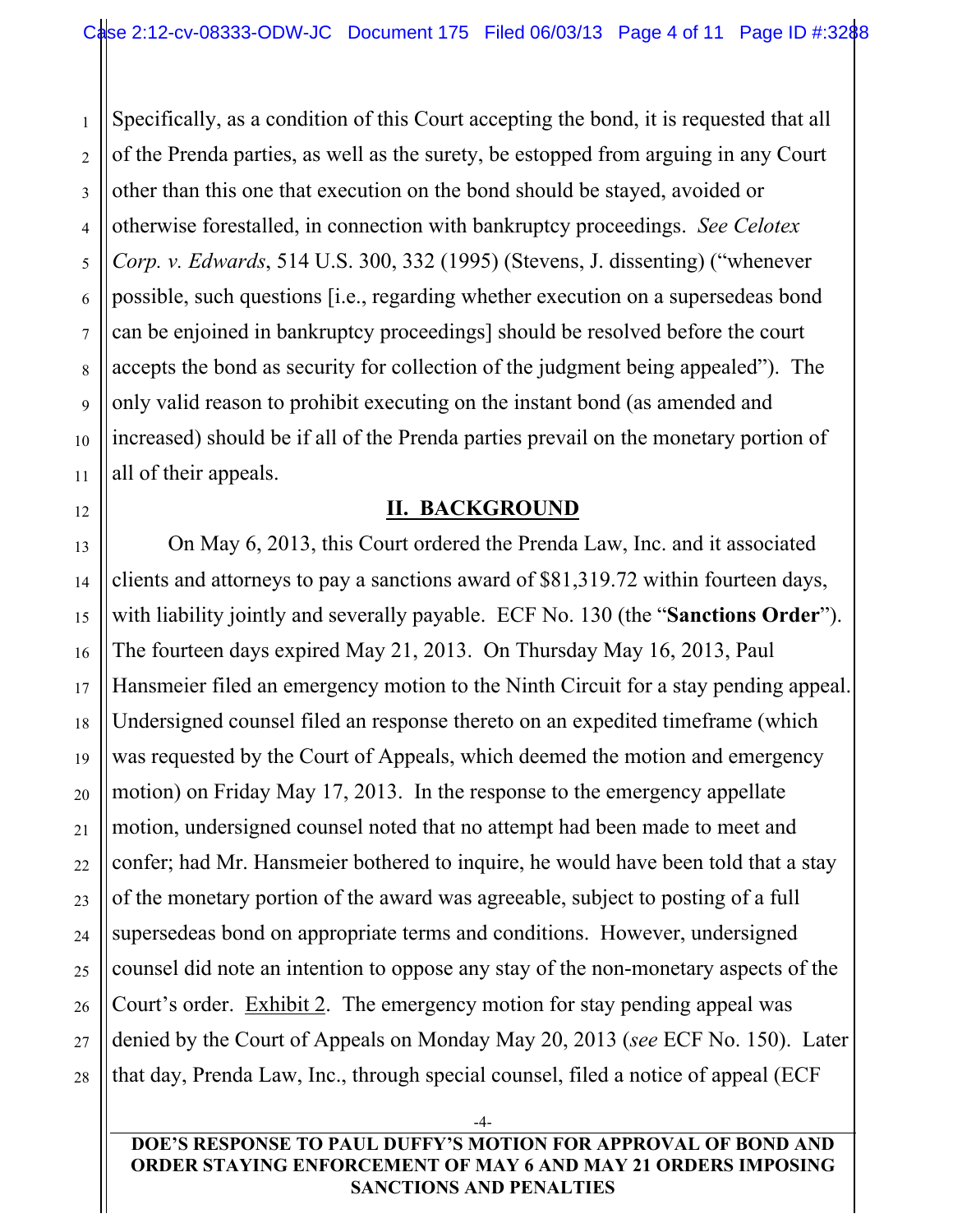1 2 No. 157) with an application attached thereto, seeking a stay of enforcement (ECF No. 157-1).

The first undersigned counsel heard about a bond, or payment, from any Prenda party (with the exception of Mr. Gibbs; his motions will be addressed by separate response) was on Monday May 20, 2013, when Paul Duffy sent a short email on the subject, offering to post a bond in the amount of 125% of the amount awarded in the Sanctions Order. Undersigned counsel dutifully responded later that day (to all parties), outlining a number of concerns about the amount and conditions that should attach to a supersedeas bond, reiterating concerns raised in the appellate response papers regarding no stay of the non-monetary aspects of this Court's order, and requesting that Prenda respond with their views on the substantive topics raised. Exhibit 1.

On May 21, 2013, this Court issued an Order Denying Ex parte Application for Stay of Enforcement ; Order to Show Cause Re Attorney's-Fee Award. ECF No. 164. The next day, after close of business on May 22, 2013, still not having heard anything regarding payment or a bond, undersigned counsel again emailed all Prenda parties in another attempt to meet and confer regarding appeal bond details. Exhibit 1. In response to the May 22 query attempting to spur further discussion on the several points raised by undersigned counsel previously on the bond issue, Mr. Duffy wrote back "You had no substantive points. If you think of some and can articulate them coherently I would be glad to consider them. Thanks for thinking of me." *Id.* Shortly after receiving Mr. Duffy's foregoing email, undersigned counsel pointed out to everyone that such a response was not very helpful, and invited the rest of the Prenda parties to respond in substantive fashion. Nobody did. Mr. Duffy, however, did write the whole group one more time, in nonsensical and vaguely threatening fashion, to indicate that has apparently made a conscious decision $6$  to

27 28

3

4

5

6

7

8

9

10

11

12

13

14

15

16

17

18

19

20

21

22

23

24

25

26

#### **DOE'S RESPONSE TO PAUL DUFFY'S MOTION FOR APPROVAL OF BOND AND ORDER STAYING ENFORCEMENT OF MAY 6 AND MAY 21 ORDERS IMPOSING SANCTIONS AND PENALTIES**

<sup>-5-</sup>  $\frac{1}{6}$  $6$  Note that Mr. Duffy's last message was *not* an auto-response, it was sent almost an hour after the prior message to which it was responding, and it copies everyone, including the cc fields (all of which would be unusual for an *automatic* response to a message flagged as SPAM).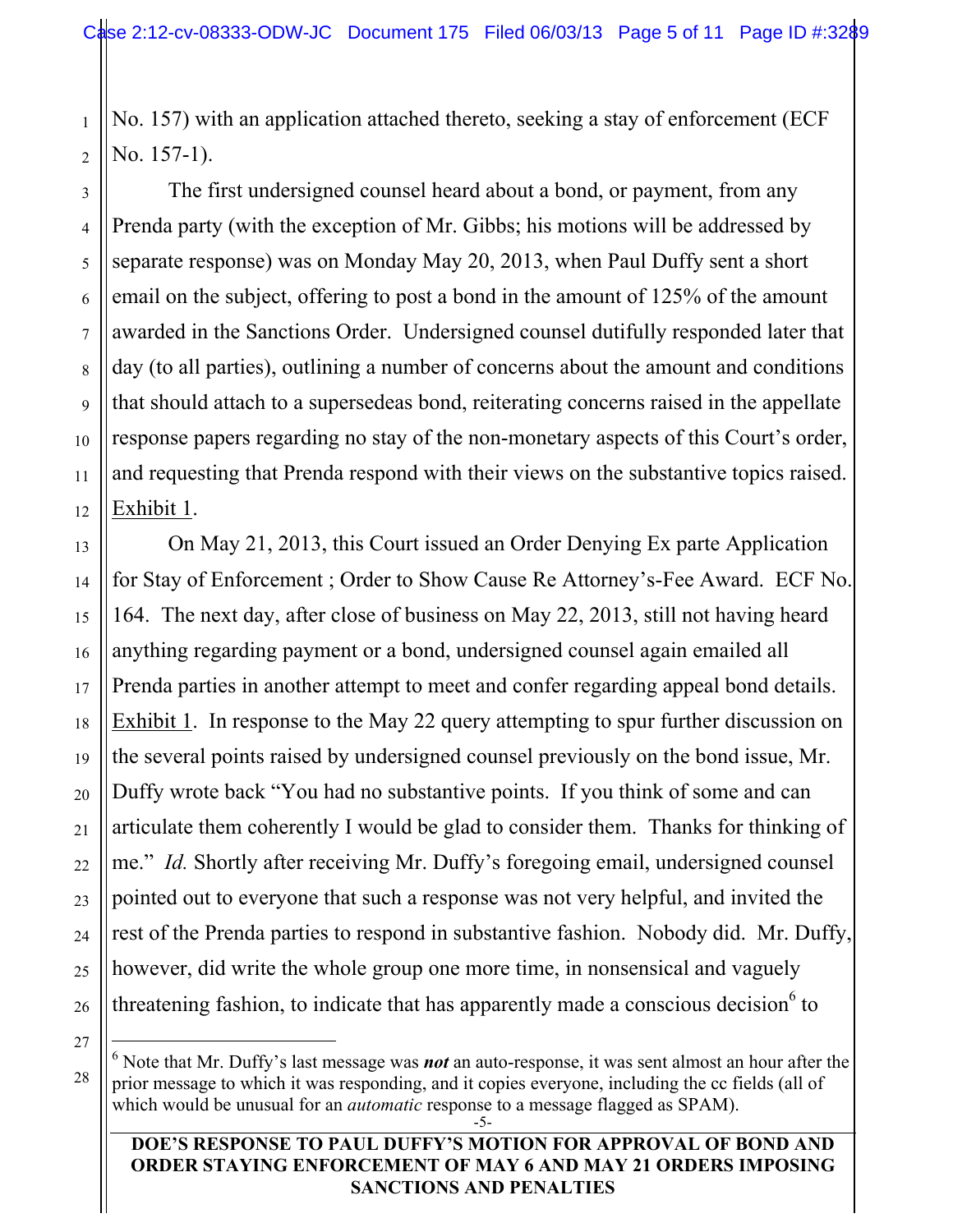1 send undersigned counsel's email messages to the SPAM folder. Exhibit 1.

The next day, May 23, 2013, after blatantly evading attempts to actually discuss appeal bond details, Mr. Duffy filed the instant Bond Motion, reporting to the Court that "Movant attempted to meet and confer with opposing counsel Morgan Pietz on the type and amount of the bond. . .". ECF No. 170 at 2:4-5. Prenda Law, Inc., through special counsel, subsequently joined in Duffy's Bond Motion on May 31, 2013. ECF No. 173. No other party has joined Mr. Duffy's motion to approve the bond.

Separately, Brett Gibbs is the only party to have filed a response to the Court's May 21, 2013 OSC (*see* ECF No. 168) and he subsequently filed his own motion to be relieved from the Court's Sanctions Order, and from the daily sanctions penalty (ECF No. 171).

### **III. ARGUMENT**

Civil Rule 62(d) provides,

2

3

4

5

6

7

8

9

10

11

12

13

14

15

16

17

18

19

20

21

22

23

24

25

26

27

28

| "(d) Stay with Bond on Appeal. If an appeal is taken, the                                                                              |  |  |  |  |  |
|----------------------------------------------------------------------------------------------------------------------------------------|--|--|--|--|--|
| appellant may obtain a stay by supersedeas bond, except in an                                                                          |  |  |  |  |  |
| action described in Rule $62(a)(1)$ or (2). The bond may be given                                                                      |  |  |  |  |  |
| upon or after filing the notice of appeal or after obtaining the                                                                       |  |  |  |  |  |
| order allowing the appeal. The stay takes effect when the court                                                                        |  |  |  |  |  |
| approves the bond." Fed. R. Civ. Proc. $62(d)$ .                                                                                       |  |  |  |  |  |
| Similarly, Appellate Rule 8 provides, in relevant part,                                                                                |  |  |  |  |  |
| "Rule 8. Stay or Injunction Pending Appeal"                                                                                            |  |  |  |  |  |
| (a) Motion for Stay.                                                                                                                   |  |  |  |  |  |
| (1) Initial Motion in the District Court. A party must                                                                                 |  |  |  |  |  |
| ordinarily move first in the district court for the following relief:                                                                  |  |  |  |  |  |
| (A) a stay of the judgment or order of a                                                                                               |  |  |  |  |  |
| district court pending appeal;                                                                                                         |  |  |  |  |  |
| (B) approval of a supersedeas bond; or"                                                                                                |  |  |  |  |  |
| $-6-$                                                                                                                                  |  |  |  |  |  |
| DOE'S RESPONSE TO PAUL DUFFY'S MOTION FOR APPROVAL OF BOND AND<br><b>ORDER STAYING ENFORCEMENT OF MAY 6 AND MAY 21 ORDERS IMPOSING</b> |  |  |  |  |  |

**SANCTIONS AND PENALTIES**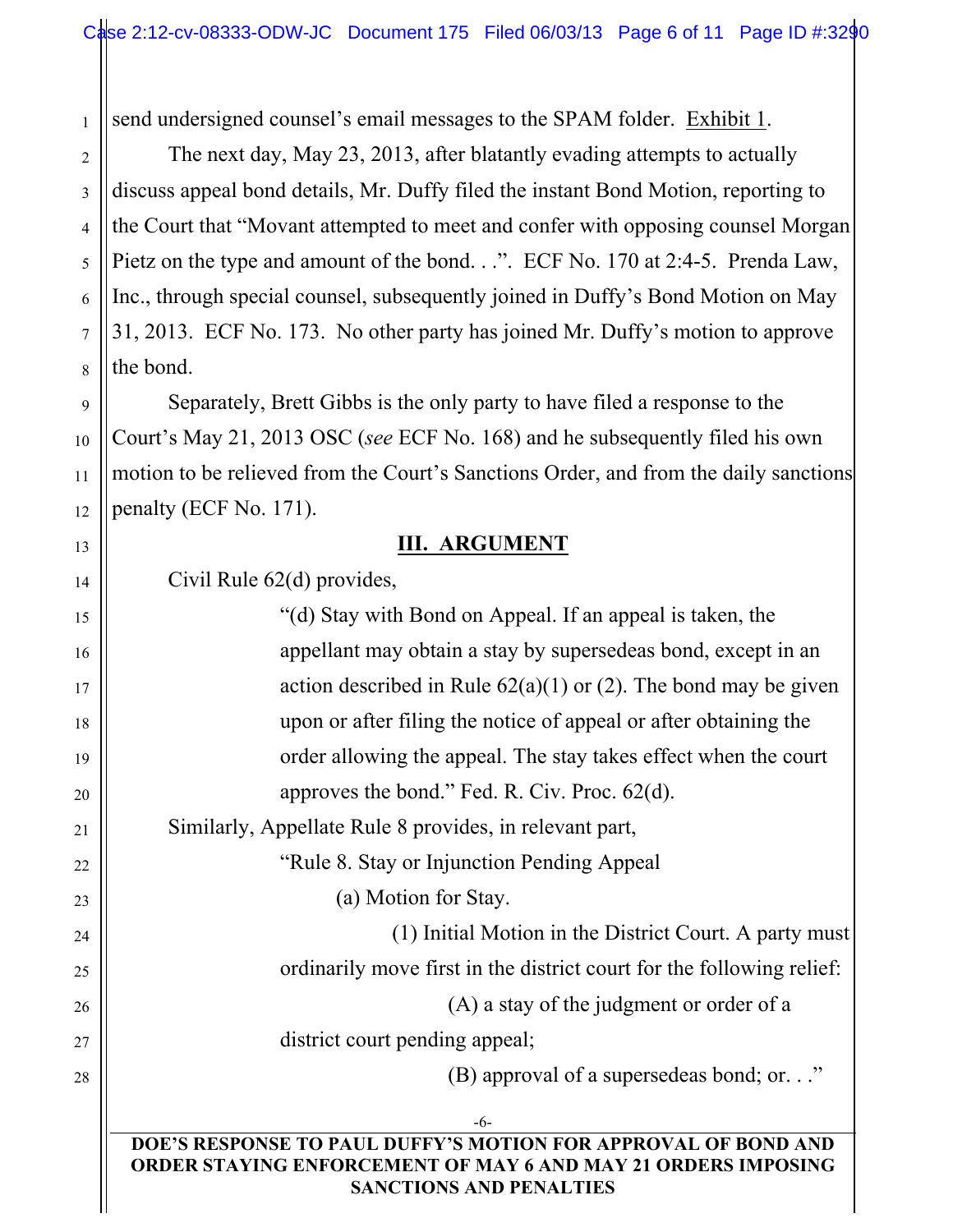Fed. R. App. Proc. 8.

In addition to Appellate Rule 8, which applies only to appellants seeking a stay pending appeal, Appellate Rule 7 applies in all cases and provides for an appellate bond to secure "costs" on appeal. Appellate Rule 7 provides,

> "In a civil case, the district court may require an appellant to file a bond or provide other security in any form and amount necessary to ensure payment of costs on appeal. Rule 8(b) applies to a surety on a bond given under this rule."

"It is important that the language contained in a supersedeas bond be clear and unambiguous. No federal statute, provision of the Federal Rules of Civil Procedure, or provision of the Federal Rules of Appellate Procedure defines the conditions that trigger a surety's obligation under a supersedeas bond." *Rand-Whitney Containerboard Ltd. P'ship v. Town of Montville*, 245 F.R.D. 65, 67 (D. Conn. 2007).

Although there is little guidance for Courts in setting supersedeas bonds under the current rules, the former rules provided additional detail, and Courts often still look to the older rules. *Id.* at 67 (noting that current Appellate Rules do not contain guidance on amount of supersedeas bond and looking to former Rule 73(d) which provided that "appellant would be liable under a supersedeas bond for the satisfaction of the judgment in full together with costs, interests, and damages for delay"); *see also Fed. Prescription Service, Inc. v. American Phar'm. Asso'c*., 636 F.2d 755, 758 (D.C. Cir. 1980) (affirming district Court stay that mandated that interest would continue to run from date of judgment).

Where an appellant seeks a stay pending appeal, the bond should cover not only a supersedeas obligation securing the award below, but it should also cover costs on appeal per Fed. R. App. 7. *See* 20-308 Moore's Federal Practice - Civil § 308.31 ("if an appellant seeks a stay of enforcement of the final judgment pending disposition of the appeal under Appellate Rule 8, the court will fix one bond for both

**DOE'S RESPONSE TO PAUL DUFFY'S MOTION FOR APPROVAL OF BOND AND ORDER STAYING ENFORCEMENT OF MAY 6 AND MAY 21 ORDERS IMPOSING SANCTIONS AND PENALTIES**

-7-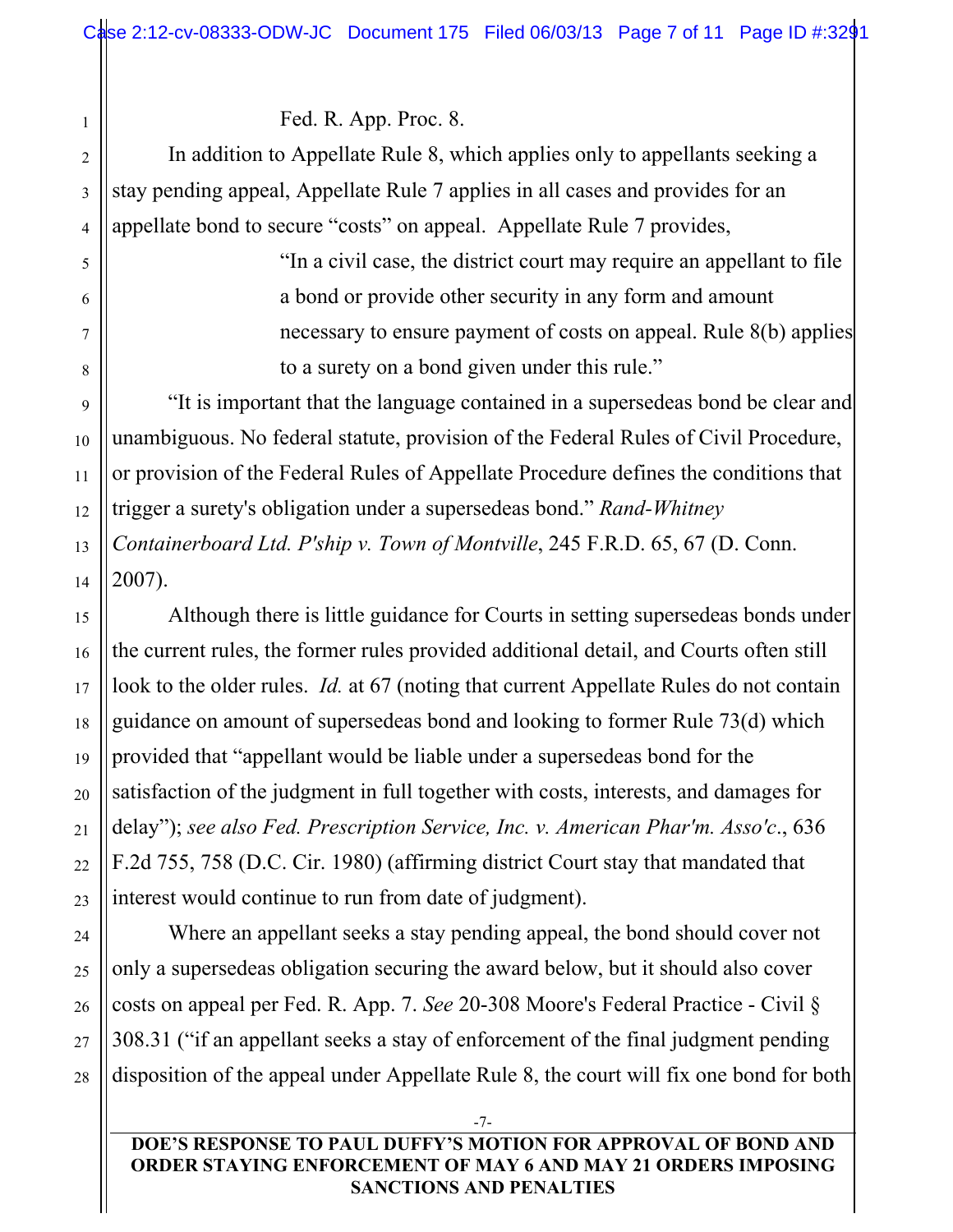costs [per Appellate Rule 7] and supersedeas").

The question of whether "costs" on appeal includes attorneys fees has divided some Circuits, but the Ninth Circuit has adopted the majority view that attorney's fees are recoverable on appeal where they are included as "costs" in the underlying statute. *Azizian v. Federated Dep't Stores, Inc.*, 499 F.3d 950, 958 (9th Cir. 2007) ("We agree with the Second, Sixth, and Eleventh Circuits and hold that the term "costs on appeal" in Rule 7 includes all expenses defined as "costs" by an applicable fee-shifting statute, including attorney's fees").

### **(a) Amount of Bond**

Here, the underlying case is a copyright infringement action. *See* ECF No. 1. The Copyright Act expressly provides for the award of attorney's fees "as part of the costs." 17 U.S.C. § 505. Accordingly, "in a copyright infringement case, the amount of the appeal bond may be set to cover the appellee's attorney's fees as well as other standard cost items on appeal" 20-307 Moore's Federal Practice - Civil § 307.21) *citing Adsani v. Miller*, 139 F.3d 67, 71-79 (2d Cir. 1998).

In California, post-judgment interest is calculated at a set rate of 10% per year. *See* Cal. Civ. Code § 685.010. In 2011, according to the *LA Times*, the average length for an appeal to the Ninth Circuit was  $16.2$  months.<sup>7</sup> Here, Doe has rounded down on time, basing their calculation on 10% interest per year for 12 months, which means \$8,131.97 in anticipated interest. Doe proposes using the same figure as damages for delay.

Accordingly, full security for the order below would be \$97,583.66.

Turning next to costs on appeal, as further explained in Exhibit 1, Doe calculates spending \$5,000 in hard costs, plus \$45,000 in attorneys fees to defend the initial appeal. However, this case has been appealed by seven different parties, each of whom has undertaking their own, separate appeal. Accordingly, Doe has proposed security for each additional appeal (after the first one) in the amount of

28

1

2

<sup>-8-</sup> 7 http://articles.latimes.com/2011/oct/15/local/la-me-9th-circuit-vacancies-20111012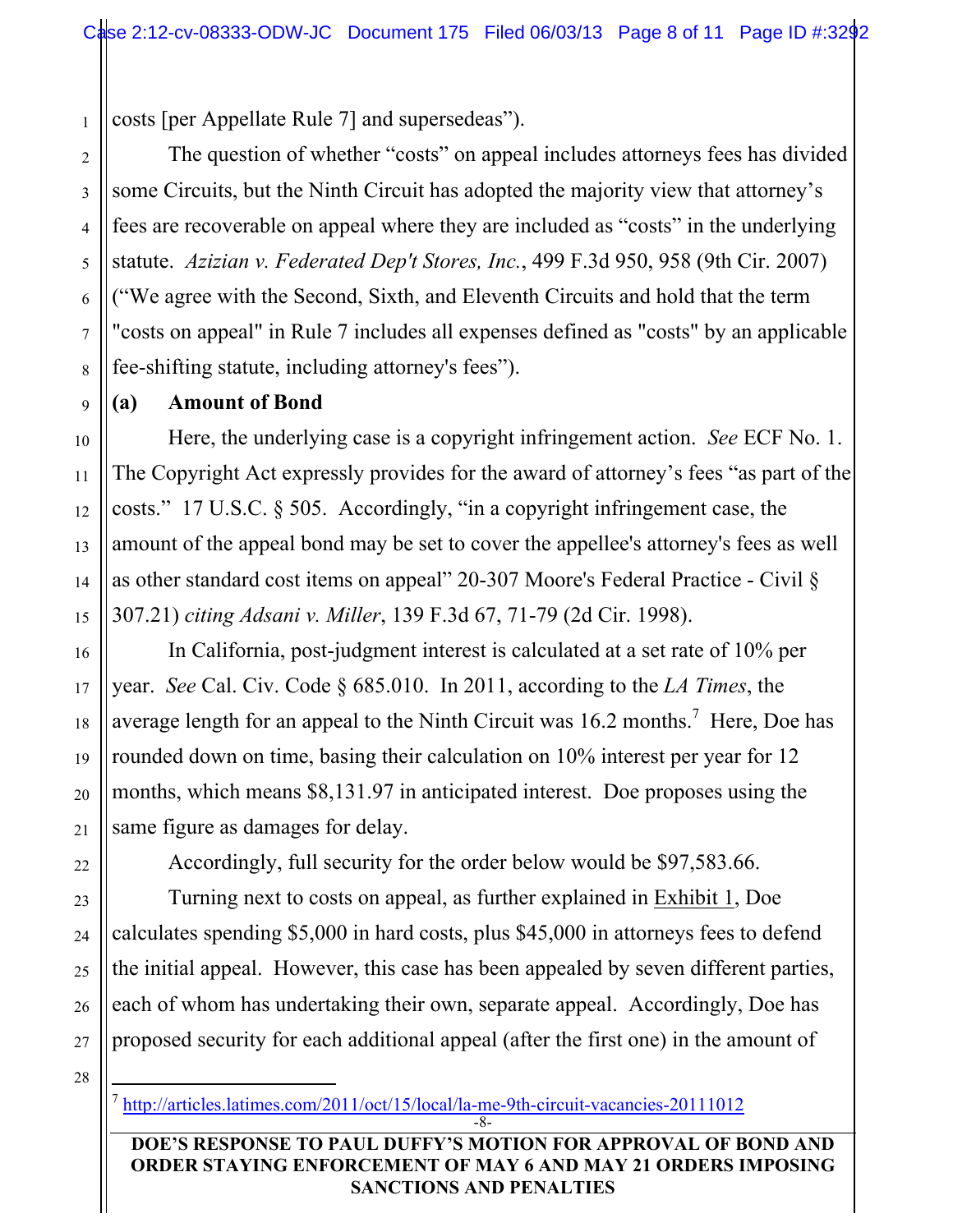\$15,000 each.  $$50,000 + ($15,000 \times 6) = $140,000$  to secure costs on appeal, per Fed. R. App. Proc. 7.

Adding the two sums together (security for order below, plus security for costs on appeal, including attorneys' fees on appeal) is how Doe got to the proposed figure of \$237,583.66 for the full supersedeas bond.

**(b) Condition: Bond Made Payable to John Doe or The Pietz Law Firm**

As noted, the bond as presently constituted is due and payable to "John Doe" which is unclear and might lead to a check that can never be cashed. Accordingly, the bond shall made due and payable to John Doe or The Pietz Law Firm.

### **(c) Condition: Add Joint and Several Language**

The bond does not reflect the fact that each of the parties has been ordered to pay the fee award jointly and severally. If the Court's order is affirmed on appeal as to some defendants but not others, this could be problematic, unless: (i) either each party posts his or its own bond; or (ii) a condition is attached to the bond that it can be executed upon "as long as there is at least one party who fails to have the his or its liability on the monetary portion of the fee award reversed on appeal."

### **(d) Condition: All the Debtors Should Sign the Bond**

None of the Prenda parties have executed the bond. While having a surety with valid authority is the most important person to execute the bond, in view of the additional conditions contemplated herein, and the authority holding that bonds are interpreted like contracts, the other debtors receiving its benefit should also execute it. *See Beatrice Foods Co. v. New England Printing & Lithographing Co.*, 930 F.2d 1572, 1574 (Fed. Cir. 1991) (bonds should be interpreted like contracts) *cf. EEOC v. Clear Lake Dodge*, 60 F.3d 1146, 1155 (5th Cir. Tex. 1995) (affirming district court's award of sanctions against attorney who first filed supersedeas bond that was incomplete and insufficient and then filed second bond which "failed to give adequate assurance the bond would be effective" in that it was not executed by a surety with clear authority).

**DOE'S RESPONSE TO PAUL DUFFY'S MOTION FOR APPROVAL OF BOND AND ORDER STAYING ENFORCEMENT OF MAY 6 AND MAY 21 ORDERS IMPOSING SANCTIONS AND PENALTIES**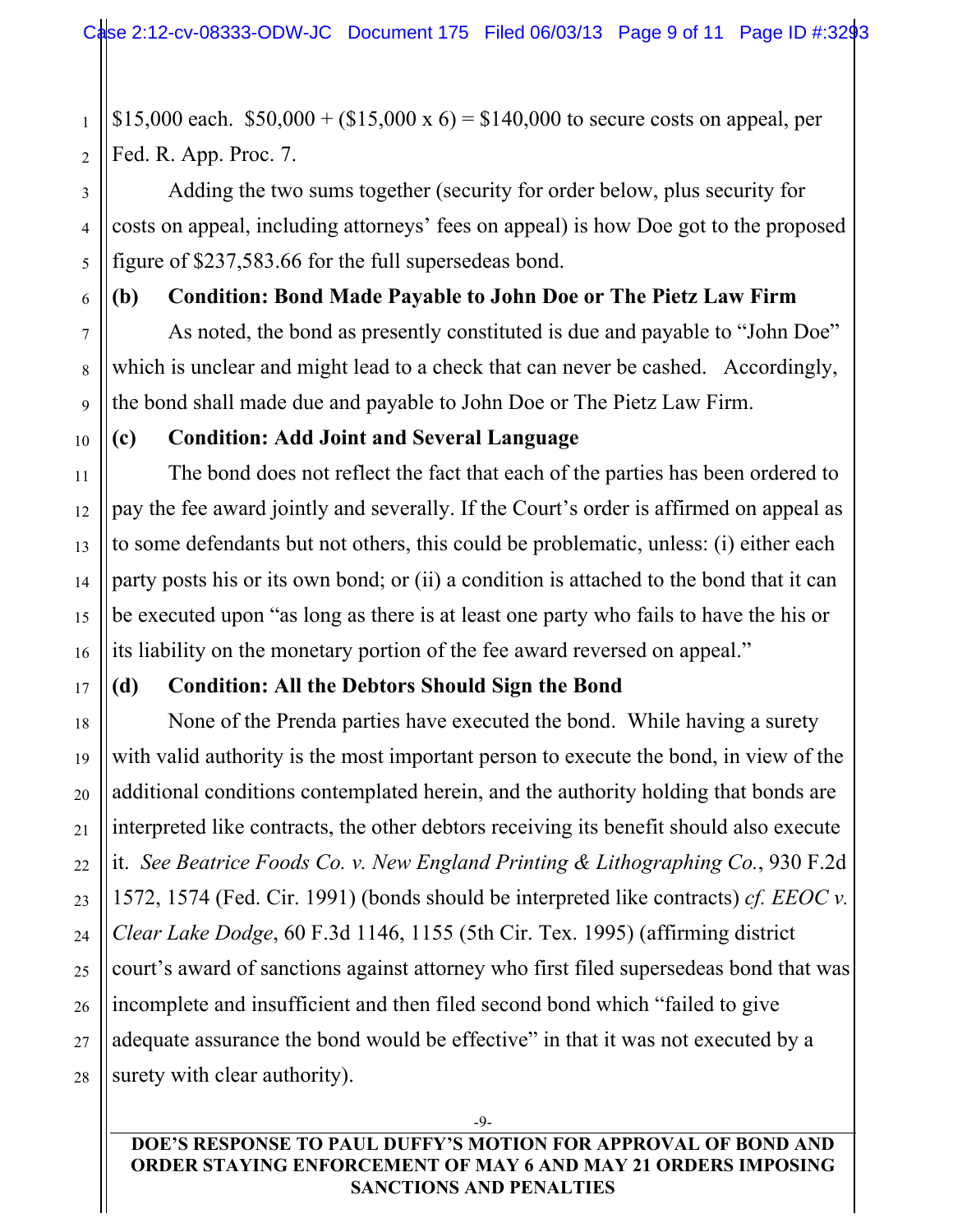1 2

## **(e) Condition: No Circumvention by Bankruptcy**

3 4 5 6 7 8 9 10 11 12 13 14 15 16 17 18 19 In *Celotex Corp. v. Edwards*, 514 U.S. 300 (1995) the Supreme Court held that it was improper for a victorious creditor-appellee to seek to execute on a supersedeas bond in defiance of a bankruptcy court stay order expressly enjoining that action. The Court reasoned that the creditor should have opposed the stay in bankruptcy court rather than ignoring the stay order and collaterally attacking it by seeking to execute on the supersedeas bond. In a powerful dissent addressing the inequity of such a situation, Justice Stevens suggested that in his view "whenever possible, such questions [i.e., regarding whether execution on a supersedeas bond can be enjoined in bankruptcy proceedings] should be resolved before the court accepts the bond as security for collection of the judgment being appealed." *See Celotex Corp. v. Edwards*, 514 U.S. 300, 332 (1995) (Stevens, J. dissenting). Accordingly, Does asks this Court to do just that, and impose a condition on the bond that the Prenda parties be estopped from seeking to prevent execution on the bond through bankruptcy proceedings. The only valid reason to prohibit executing on the instant bond (as amended and increased) should be if all of the Prenda parties prevail on the monetary portion of their appeals. The need for such a condition is particularly acute given that Prenda (like Celotex) is likely about to be besieged by a wide array of Court actions seeking sanctions and fee awards.

Under the unique circumstances of this action, which include the fact that underlying order below is a sanctions award for fraudulent conduct and the web of mysterious offshore entities controlled by the Prenda parties, the Court would be well within its discretion to set such a condition on the bond.

## **IV. CONCLUSION**

Accordingly, for the foregoing reasons, Doe respectfully requests that the amount of the bond be increased to \$237,583.66, and that the bond be conditioned as explained above.

28

20

21

22

23

24

25

26

27

**DOE'S RESPONSE TO PAUL DUFFY'S MOTION FOR APPROVAL OF BOND AND ORDER STAYING ENFORCEMENT OF MAY 6 AND MAY 21 ORDERS IMPOSING SANCTIONS AND PENALTIES**

-10-